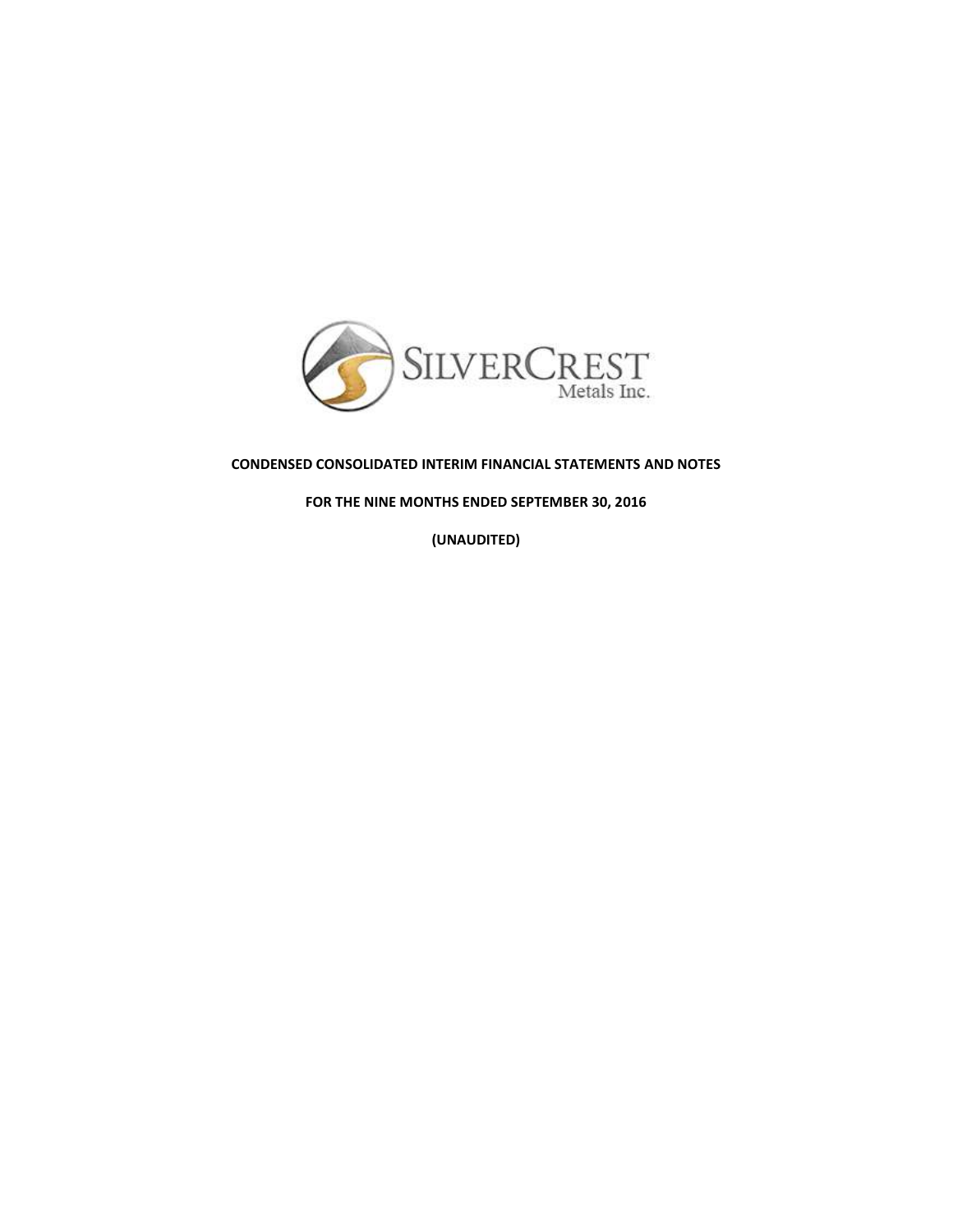# **MANAGEMENT'S RESPONSIBILITY FOR FINANCIAL REPORTING**

### **CONDENSED CONSOLIDATED INTERIM FINANCIAL REPORTING**

The accompanying condensed consolidated interim financial statements of SilverCrest Metals Inc. ("the Company") have been prepared by management in accordance with International Financial Reporting Standards ("IFRS"). Management acknowledges responsibility for the preparation and presentation of the condensed consolidated interim financial statements, including responsibility for significant accounting estimates and the choice of accounting principles and methods that are appropriate to the Company's circumstances.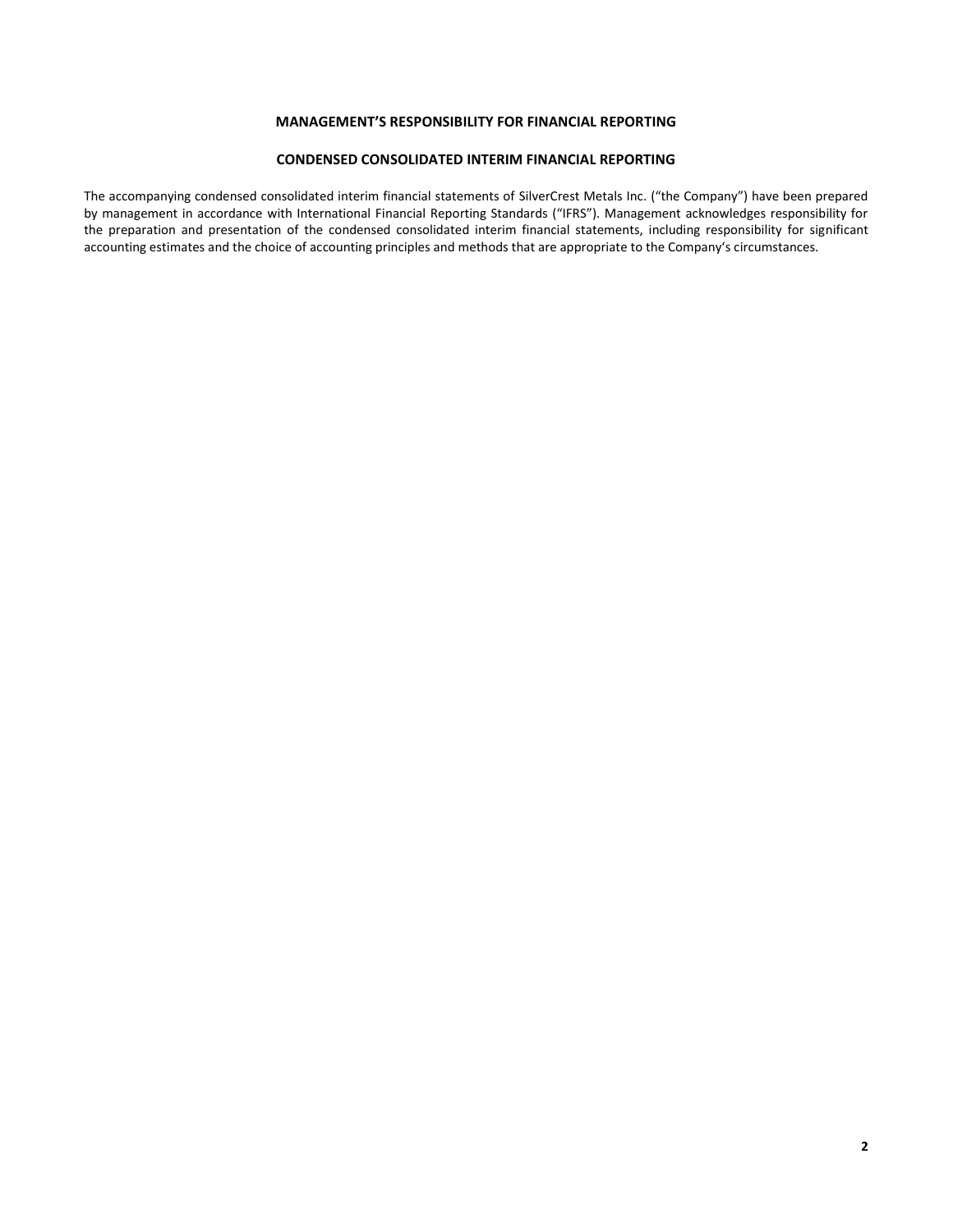# **SILVERCREST METALS INC.**

# **Table of Contents**

| Condensed Consolidated Interim Statements of Financial Position             |          |
|-----------------------------------------------------------------------------|----------|
| Condensed Consolidated Interim Statements of Comprehensive Loss             |          |
| Condensed Consolidated Interim Statements of Cash Flows                     | 6        |
| Condensed Consolidated Interim Statement of Changes in Shareholders' Equity |          |
| Notes to the Condensed Consolidated Interim Financial Statements            | $8 - 13$ |

**Page**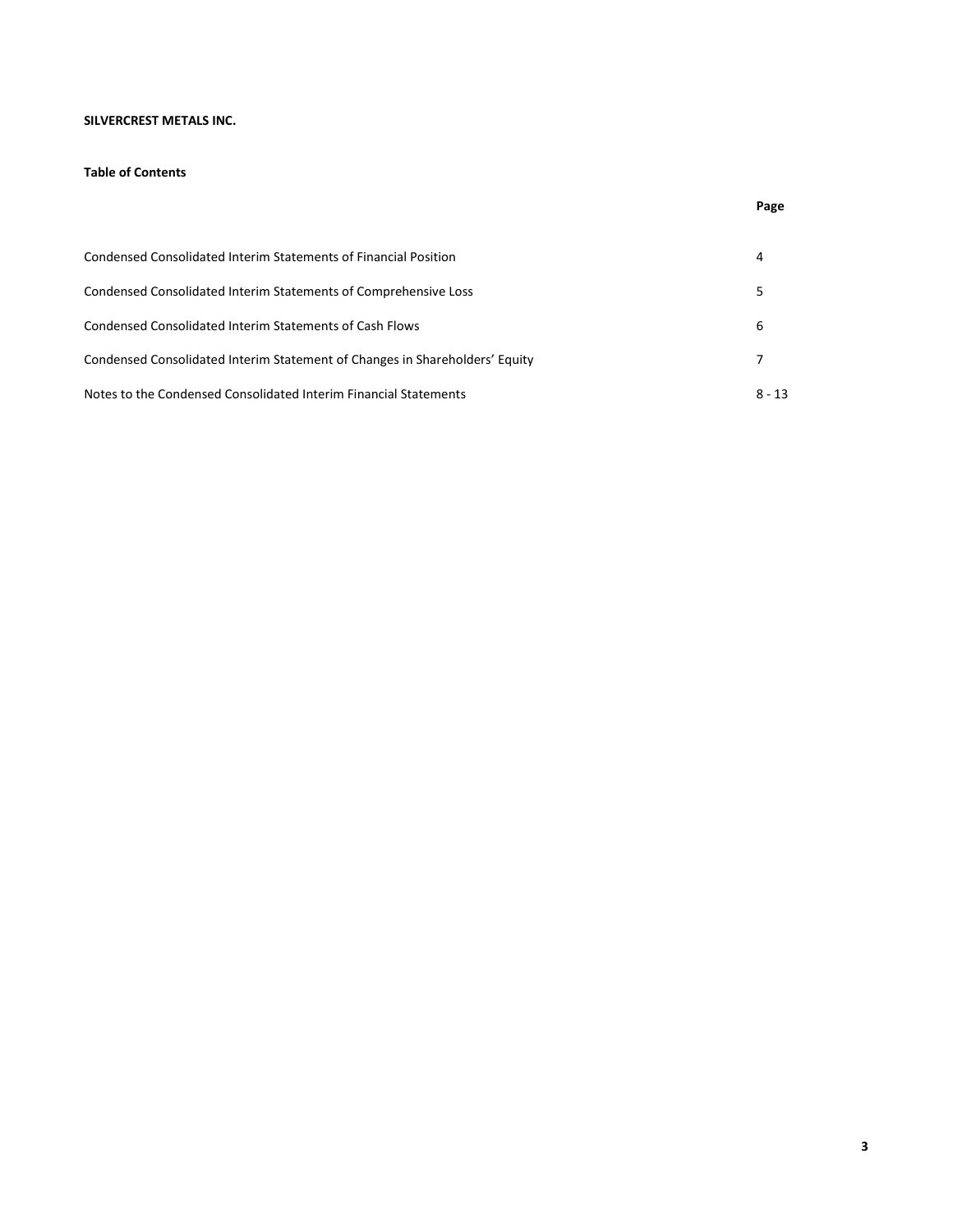# **SILVERCREST METALS INC. CONDENSED CONSOLIDATED INTERIM STATEMENTS OF FINANCIAL POSITION (UNAUDITED – EXPRESSED IN CANADIAN DOLLARS)**

**AS AT**

|                                                                                | September 30, 2016 | December 31, 2015 |
|--------------------------------------------------------------------------------|--------------------|-------------------|
| <b>ASSETS</b>                                                                  |                    |                   |
| <b>Current assets</b>                                                          |                    |                   |
| Cash and cash equivalents                                                      | \$<br>1,528,593    | \$<br>5,241,781   |
| Short term investment                                                          | 2,000,000          | 2,000,000         |
| Amounts receivable (note 6)                                                    | 61,893             | 94,467            |
| Taxes receivable                                                               | 360,979            | 45,499            |
| Prepaids                                                                       | 63,225             | 19,431            |
| <b>Total current assets</b>                                                    | 4,014,690          | 7,401,178         |
| <b>Non-current assets</b>                                                      |                    |                   |
| Deposits                                                                       | 58,076             | 58,076            |
| Equipment (note 4)                                                             | 99,875             | 50,760            |
| Exploration and evaluation assets (note 5)                                     | 3,194,122          | 622,721           |
| <b>Total non-current assets</b>                                                | 3,352,073          | 731,557           |
| <b>TOTAL ASSETS</b>                                                            | \$<br>7,366,763    | \$<br>8,132,735   |
| LIABILITIES AND SHAREHOLDERS' EQUITY                                           |                    |                   |
| <b>Current liabilities</b>                                                     |                    |                   |
| Accounts payable and accrued liabilities (note 6)                              | \$<br>262,055      | \$<br>117,531     |
| Shareholders' equity                                                           |                    |                   |
| Capital stock (note 7)                                                         | 8,565,386          | 8,337,099         |
| Share-based payment reserve (note 7)                                           | 207,302            | 253,052           |
| Deficit                                                                        | (1,667,980)        | (574, 947)        |
| Total shareholders' equity                                                     | 7,104,708          | 8,015,204         |
| TOTAL LIABILITIES AND SHAREHOLDERS' EQUITY                                     | \$<br>7,366,763    | \$<br>8,132,735   |
| Nature of operations and going concern (note 1)<br>Subsequent events (note 10) |                    |                   |
| Approved by the Board and authorized for issue on November 10, 2016:           |                    |                   |

*"Barney Magnusson"* **Director** *"Graham C. Thody*" **Director**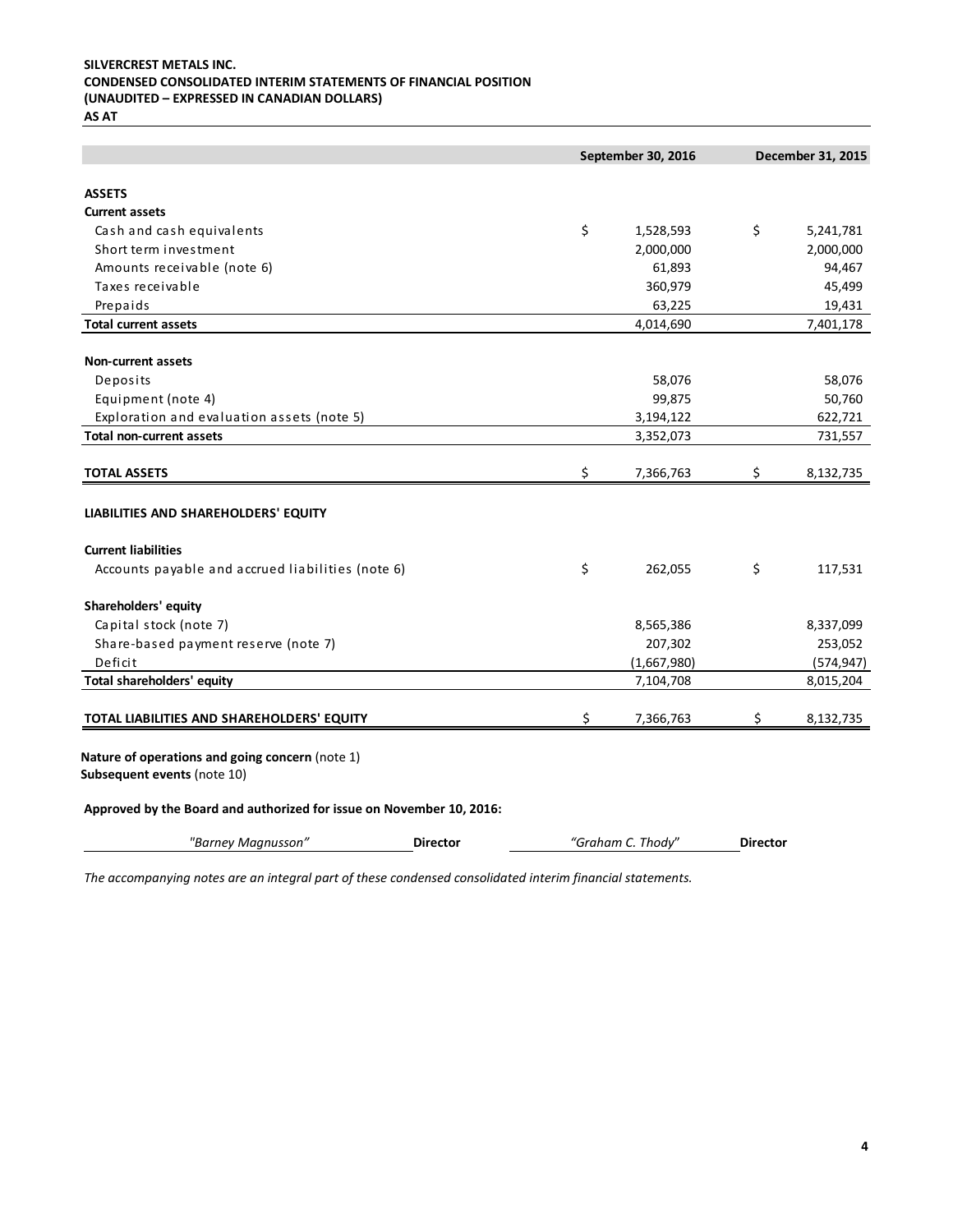# **SILVERCREST METALS INC. CONDENSED CONSOLIDATED INTERIM STATEMENTS OF COMPREHENSIVE LOSS (UNAUDITED – EXPRESSED IN CANADIAN DOLLARS) FOR THE PERIODS ENDED**

|                                                       | Three months ended<br>September 30, 2016 | Nine months ended<br>September 30, 2016 | Period ended <sup>(1)</sup><br>September 30, 2015 |
|-------------------------------------------------------|------------------------------------------|-----------------------------------------|---------------------------------------------------|
| Depreciation (note 4)                                 | \$<br>6,935                              | \$<br>17,587                            | \$                                                |
| Exploration expenditures                              | 23,737                                   | 75,648                                  |                                                   |
| Foreign exchange                                      | 31,399                                   | 163,917                                 |                                                   |
| Insurance                                             | 4,375                                    | 13,125                                  |                                                   |
| Interest income                                       | (10,041)                                 | (36, 636)                               |                                                   |
| Management fees (note 6)                              | 26,250                                   | 78,750                                  |                                                   |
| Office and miscellaneous                              | 13,847                                   | 36,219                                  | 1,060                                             |
| Professional fees (note 6)                            | 62,850                                   | 132,133                                 |                                                   |
| Regulatory and transfer agent fees                    | 4,538                                    | 22,398                                  | 30,000                                            |
| Rent and communications                               | 29,710                                   | 88,759                                  |                                                   |
| Remuneration (note 6)                                 | 80,314                                   | 236,719                                 |                                                   |
| Share-based compensation (note 7)                     | 1,971                                    | 12,791                                  |                                                   |
| Shareholder and investor relations                    | 45,042                                   | 122,122                                 |                                                   |
| Technical consultants                                 | 12,621                                   | 26,921                                  |                                                   |
| Tradeshow and travel                                  | 25,404                                   | 102,580                                 |                                                   |
| Net and comprehensive loss for the period             | (358,952)                                | \$<br>(1,093,033)                       | \$<br>(31,060)                                    |
| Basic and diluted comprehensive loss per common share | \$<br>(0.01)                             | \$<br>(0.03)                            | n/a                                               |
| Weighted average number of common shares outstanding  | 40,790,514                               | 40,307,815                              | n/a                                               |

*(1) Period from incorporation on June 23, 2015 to September 30, 2015*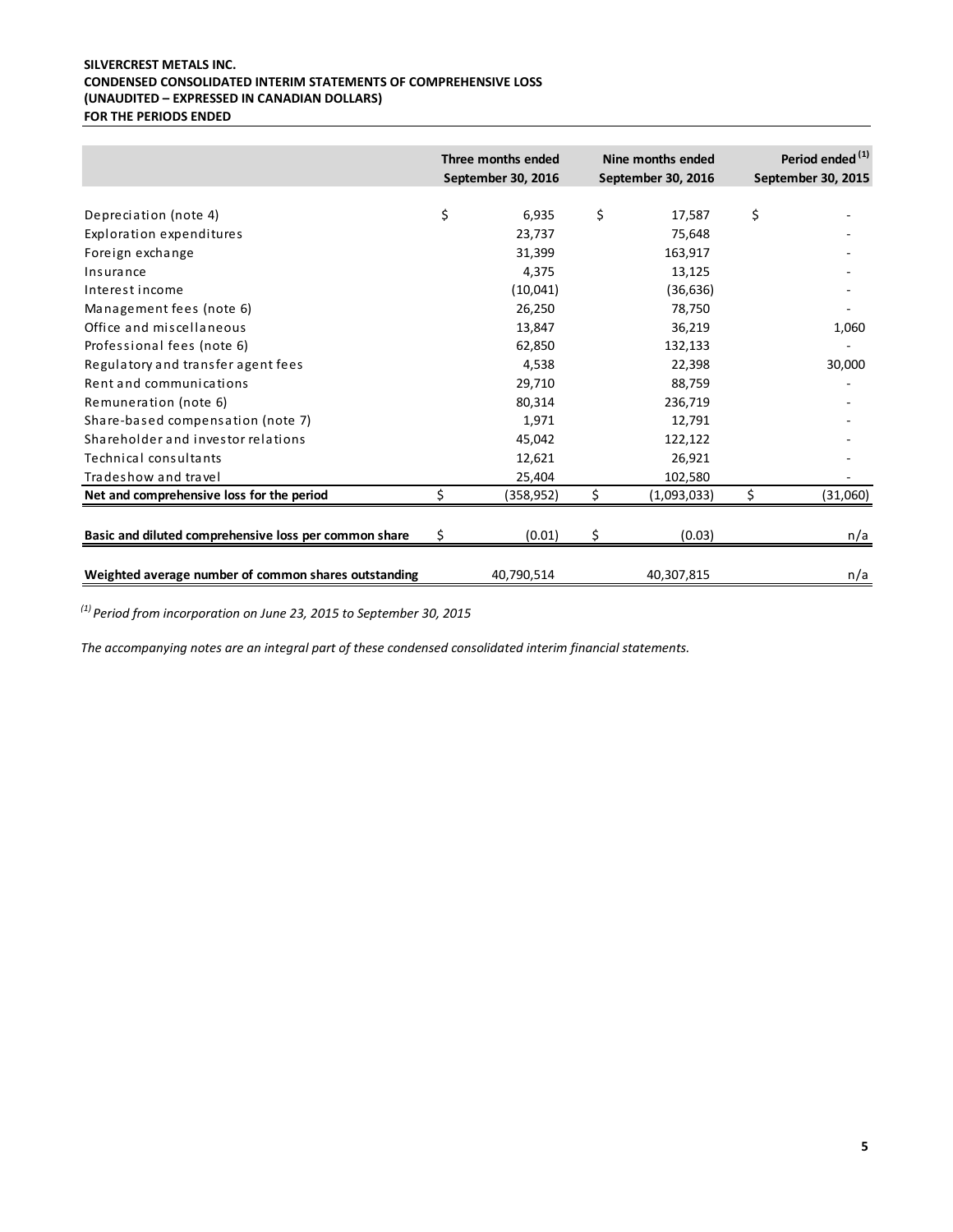# **SILVERCREST METALS INC. CONDENSED CONSOLIDATED INTERIM STATEMENTS OF CASH FLOWS (UNAUDITED – EXPRESSED IN CANADIAN DOLLARS) FOR THE PERIODS ENDED**

|                                                                                                                                                              | Three months ended<br>Nine months ended<br>September 30, 2016<br>September 30, 2016 |    | Period ended <sup>(1)</sup><br>September 30, 2015 |                              |
|--------------------------------------------------------------------------------------------------------------------------------------------------------------|-------------------------------------------------------------------------------------|----|---------------------------------------------------|------------------------------|
| CASH FLOWS FROM OPERATING ACTIVITIES                                                                                                                         |                                                                                     |    |                                                   |                              |
| Net loss for the period                                                                                                                                      | \$<br>(358, 952)                                                                    | \$ | (1,093,033)                                       | \$<br>(31,060)               |
| Items not affecting cash:                                                                                                                                    |                                                                                     |    |                                                   |                              |
| Depreciation                                                                                                                                                 | 6,935                                                                               |    | 17,587                                            |                              |
| Share-based compensation                                                                                                                                     | 1,971                                                                               |    | 12,791                                            |                              |
| Interest income                                                                                                                                              | (364)                                                                               |    | (26, 959)                                         |                              |
| Cash flows before changes in working capital items                                                                                                           | (350, 410)                                                                          |    | (1,089,614)                                       | (31,060)                     |
| Amounts receivable                                                                                                                                           | (6, 209)                                                                            |    | 45,944                                            | (1,761)                      |
| Taxes receivable                                                                                                                                             | (130, 852)                                                                          |    | (315, 480)                                        |                              |
| Prepaids and deposits                                                                                                                                        | (12, 975)                                                                           |    | (43, 794)                                         | (74, 973)                    |
| Accounts payable and accrued liabilities                                                                                                                     | 85,725                                                                              |    | 45,966                                            | 846                          |
| Net cash used in operating activities                                                                                                                        | (414, 721)                                                                          |    | (1, 356, 978)                                     | (106, 948)                   |
| <b>CASH FLOWS FROM FINANCING ACTIVITIES</b><br>Capital stock issued                                                                                          | 104,693                                                                             |    | 169,746                                           | 1                            |
| Contribution from SilverCrest Mines Inc.                                                                                                                     |                                                                                     |    |                                                   | 5,252,125                    |
| Net cash provided by financing activities                                                                                                                    | 104,693                                                                             |    | 169,746                                           | 5,252,126                    |
| CASH FLOWS FROM INVESTING ACTIVITIES<br>Interest received<br>Exploration and evaluation assets<br>Purchase of equipment                                      | 3,024<br>(1,064,263)<br>(14, 826)                                                   |    | 13,589<br>(2,472,843)<br>(66, 702)                |                              |
| Net cash used in investing activities                                                                                                                        | (1,076,065)                                                                         |    | (2,525,956)                                       | $\sim$                       |
| Change in cash and cash equivalents, during the period<br>Cash and cash equivalents, beginning of the period<br>Cash and cash equivalents, end of the period | \$<br>(1,386,093)<br>2,914,686<br>1,528,593                                         | \$ | (3,713,188)<br>5,241,781<br>1,528,593             | \$<br>5,145,178<br>5,145,178 |
|                                                                                                                                                              |                                                                                     |    |                                                   |                              |
| Cash and cash equivalents is represented by:                                                                                                                 |                                                                                     |    |                                                   |                              |
| Cash                                                                                                                                                         | \$<br>197,286                                                                       | \$ | 197,286                                           | \$<br>5,145,178              |
| Cash equivalents                                                                                                                                             | 1,331,307                                                                           |    | 1,331,307                                         |                              |
| <b>Total cash and cash equivalents</b>                                                                                                                       | \$<br>1,528,593                                                                     | \$ | 1,528,593                                         | \$<br>5,145,178              |
| Non-cash investing activities<br>Capitalized to exploration and evaluation assets<br>Accounts payable and accrued liabilities                                | \$<br>143,736                                                                       | \$ | 143,736                                           | \$                           |

*(1) Period from incorporation on June 23, 2015 to September 30, 2015*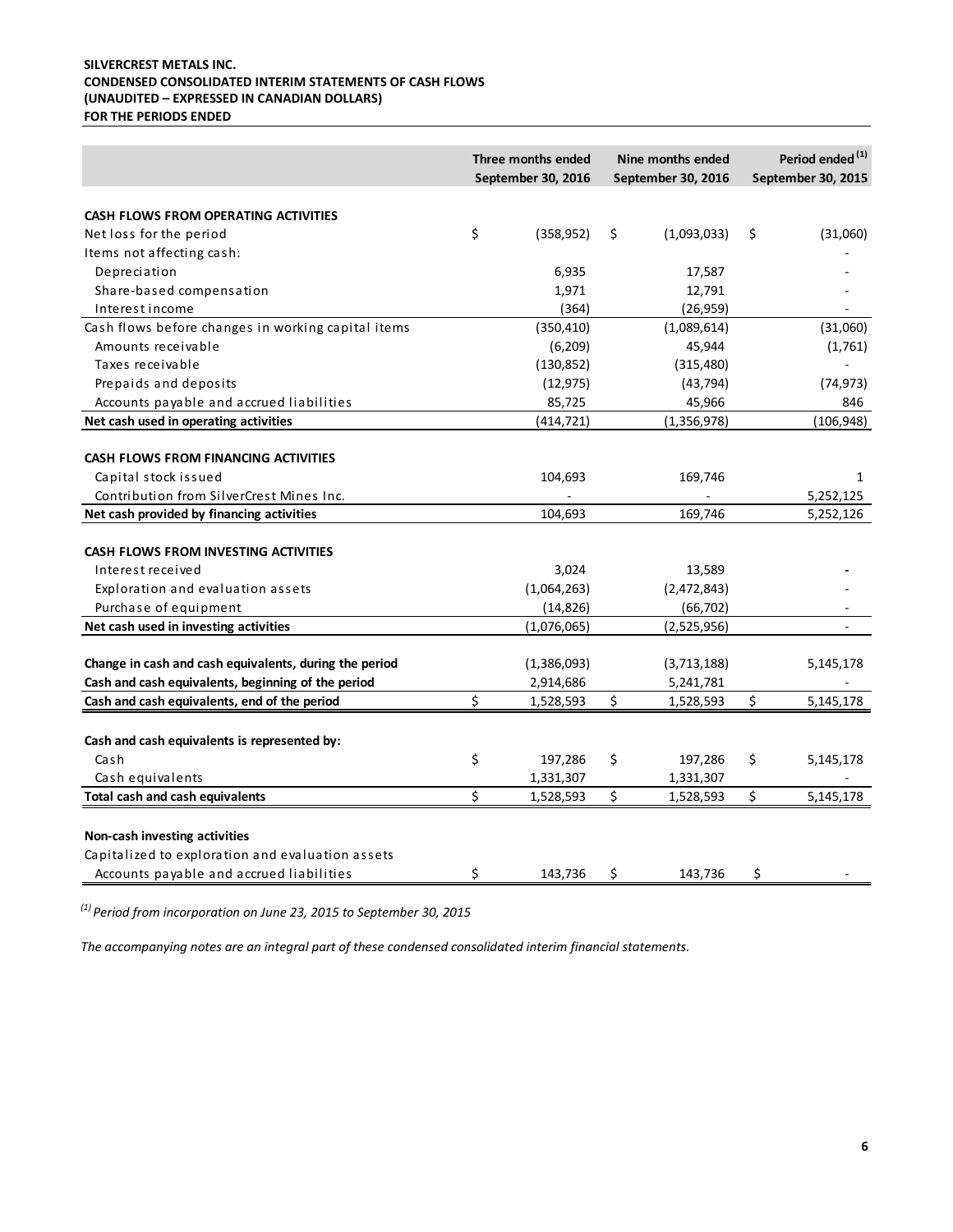# **SILVERCREST METALS INC. CONDENSED CONSOLIDATED INTERIM STATEMENT OF CHANGES IN SHAREHOLDERS' EQUITY (UNAUDITED – EXPRESSED IN CANADIAN DOLLARS)**

|                                                              | <b>Capital stock</b> |             | <b>Share-based</b> | <b>Deficit</b> | <b>Total</b> |
|--------------------------------------------------------------|----------------------|-------------|--------------------|----------------|--------------|
|                                                              | <b>Number</b>        | Amount      | payment<br>reserve |                |              |
| Balance at June 23, 2015                                     |                      | \$          | \$                 | \$             | \$           |
| Issuance of capital stock                                    | 1                    | 1           |                    |                | 1            |
| Contribution from SilverCrest Mines Inc.                     |                      | 5,252,125   |                    |                | 5,252,125    |
| Net and comprehensive loss for the period                    |                      |             |                    | (31,060)       | (31,060)     |
| Balance at September 30, 2015                                | 1                    | 5,252,126   |                    | (31,060)       | 5,221,066    |
| Share-based compensation                                     |                      |             | 196,521            |                | 196,521      |
| Stock options exercised                                      | 1,077,713            | 196,827     | (132, 164)         |                | 64,663       |
| Issuance of capital stock under the Arrangement              | 22,144,751           | 5,682,183   | 191,543            |                | 5,873,726    |
| Reclassify initial capital stock and contribution            |                      |             |                    |                |              |
| from SilverCrest Mines Inc. on completion of the Arrangement | (1)                  | (5,252,126) |                    |                | (5,252,126)  |
| Private placement                                            | 16,665,143           | 2,499,771   |                    |                | 2,499,771    |
| Capital stock issuance costs                                 |                      | (41, 682)   |                    |                | (41, 682)    |
| Stock options expired                                        |                      |             | (2,848)            | 2,848          |              |
| Net and comprehensive loss for the period                    |                      |             |                    | (546, 735)     | (546, 735)   |
| <b>Balance at December 31, 2015</b>                          | 39,887,607           | 8,337,099   | 253,052            | (574, 947)     | 8,015,204    |
|                                                              |                      |             |                    |                |              |
| Share-based compensation (note 7)                            |                      |             | 12,791             |                | 12,791       |
| Stock options exercised (note 7)                             | 537,414              | 98,287      | (58, 541)          |                | 39,746       |
| Warrants exercised (note 7)                                  | 650,000              | 130,000     |                    |                | 130,000      |
| Net and comprehensive loss for the period                    |                      |             |                    | (1,093,033)    | (1,093,033)  |
| Balance at September 30, 2016                                | 41,075,021           | \$3,565,386 | 207,302<br>\$      | \$ (1,667,980) | \$7,104,708  |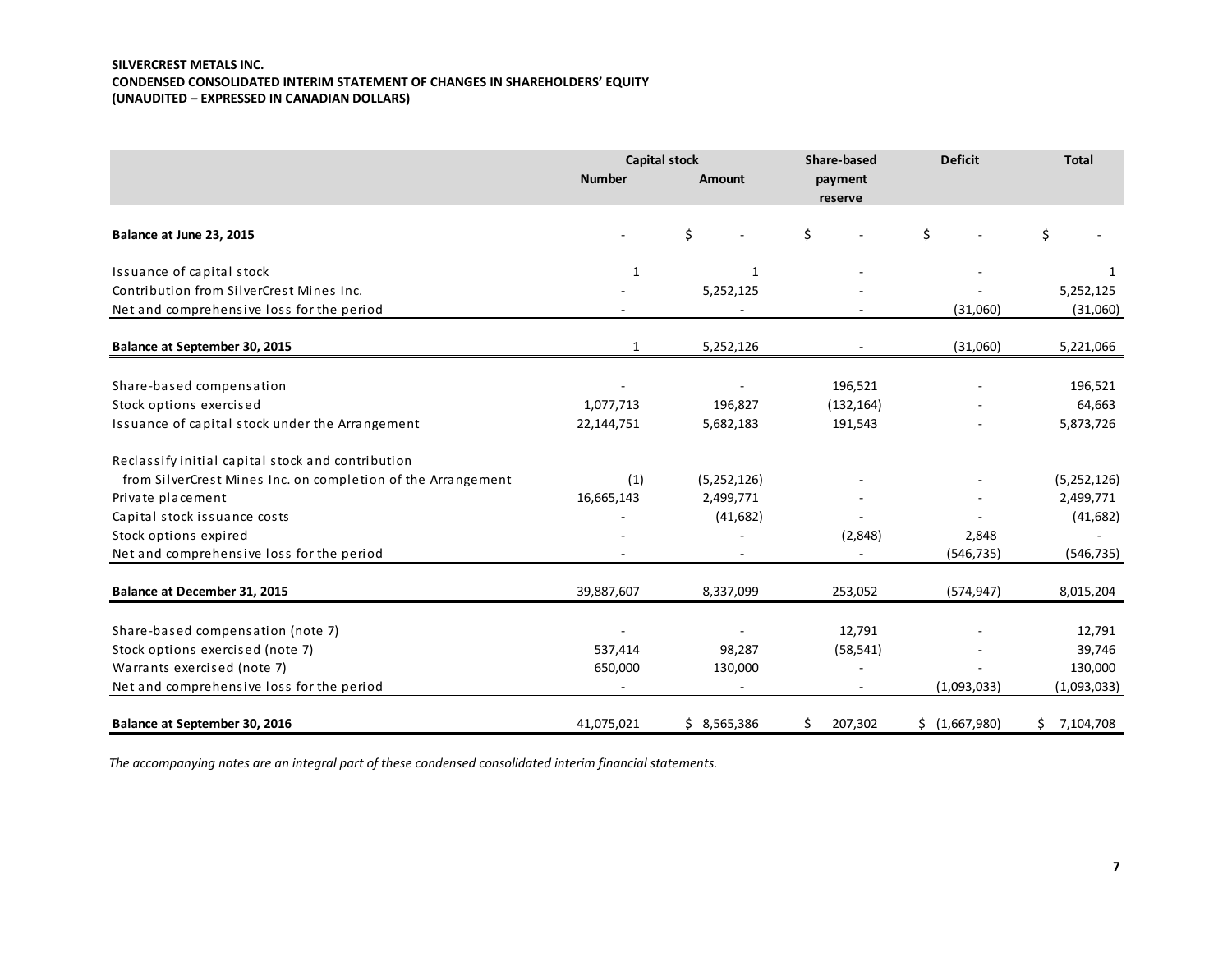### **1. NATURE OF OPERATIONS AND GOING CONCERN**

SilverCrest Metals Inc. (the "Company" or "SilverCrest Metals") was incorporated under the Business Corporation Act (British Columbia) on June 23, 2015, under the name 1040669 B.C. Ltd., and for the period from incorporation to September 30, 2015, was a wholly-owned subsidiary of SilverCrest Mines Inc. ("SilverCrest Mines"). Articles of amendment were filed on August 11, 2015, to change the name of the Company to SilverCrest Metals Inc. On October 1, 2015, SilverCrest Metals, SilverCrest Mines and First Majestic Silver Corp. completed a plan of arrangement (the "Arrangement") under the Business Corporation Act (British Columbia) that resulted in SilverCrest Metals holding title to various exploration properties located in Mexico. The completion of the Arrangement established SilverCrest Metals as a separate company spun off from SilverCrest Mines. The common shares of the Company commenced trading on the TSX Venture Exchange at opening on October 9, 2015, under the symbol "SIL". The head office and principal address of the Company is 501- 570 Granville Street, Vancouver, BC, Canada, V6C 3P1. The address of the Company's registered and records office is 19th Floor, 885 West Georgia Street, Vancouver, BC, Canada, V6C 3H4.

While the Company currently has no source of revenue, its cash and cash equivalents of \$1.5 million and short-term deposit of \$2.0 million contribute to working capital of \$3.8 million (as of September 30, 2016), which management believes will be sufficient to fund general working capital requirements for the next 12 months. The Company's financial success is dependent on its ability to discover economically viable mineral deposits. In order to complete a phase II exploration program, the Company may require substantial additional financing, which is subject to a number of factors many of which are beyond the Company's control. There is no assurance that future equity capital will be available to the Company in the amounts or at the times desired by the Company or on terms that are acceptable to it, if at all. These consolidated financial statements have been prepared by management on a going concern basis which assumes that the Company will be able to realize its assets and discharge its liabilities in the normal course of business for the foreseeable future.

#### **2. SIGNIFICANT ACCOUNTING POLICIES**

#### **Statement of Compliance**

These condensed consolidated interim financial statements have been prepared in accordance with International Accounting Standard 34 – *Interim Financial Reporting* as issued by the International Accounting Standards Board ("IASB"). These condensed consolidated interim financial statements should be read in conjunction with the Company's consolidated financial statements for the period ended December 31, 2015, which include information necessary or useful to understanding the Company's business and financial statement presentation. In particular, the Company's significant accounting policies, use of judgments and estimates were presented in notes 2 and 3, respectively, of these consolidated financial statements, and have been consistently applied in the preparation of these condensed consolidated interim financial statements.

#### **Basis of preparation**

These condensed consolidated interim financial statements have been prepared on a historical cost basis, except for certain financial instruments which are measured at fair value. Additionally, these condensed consolidated interim financial statements have been prepared using the accrual basis of accounting, except for cash flow information. As the Company was incorporated on June 23, 2015 and became a reporting issuer on October 1, 2015, the comparative statements of comprehensive loss and cash flows and shareholders' equity include the amounts related to the period from incorporation on June 23, 2015 and September 30, 2015. These condensed consolidated interim financial statements were authorized for issue by the board of directors of the Company on November 10, 2016.

These condensed consolidated interim financial include the accounts of the Company and its wholly-owned subsidiaries, Minera La Llamarada, S.A. de C.V., a Mexico corporation, and NorCrest Metals Inc., a Canadian corporation. The Company consolidates subsidiaries where the Company has the ability to exercise control. Control is achieved when the Company has the power to govern the financial and operating policies of the entity. Control is normally achieved through ownership, directly or indirectly, of more than 50 percent of the voting power. Control can also be achieved through power over more than half of the voting rights by virtue of an agreement with other investors or through the exercise of de facto control. All intercompany balances, transactions, income and expenses, and profits or losses have been eliminated on consolidation.

#### **3. NEW STANDARDS NOT YET ADOPTED**

In July 2014, the IASB issued the final version of IFRS 9 – *Financial instruments* to replace IAS 39 – *Financial Instruments: Recognition and Measurement.* IFRS 9 retains but simplifies the mixed measurement model and establishes two primary measurement categories for financial assets: amortized cost and fair value. The basis of classification depends on an entity's business model and the contractual cash flow of the financial asset. Classification is made at the time the financial asset is initially recognized, namely when the entity becomes a party to the contractual provisions of the instrument. IFRS 9 amends some of the requirements of IFRS 7 *Financial Instruments:*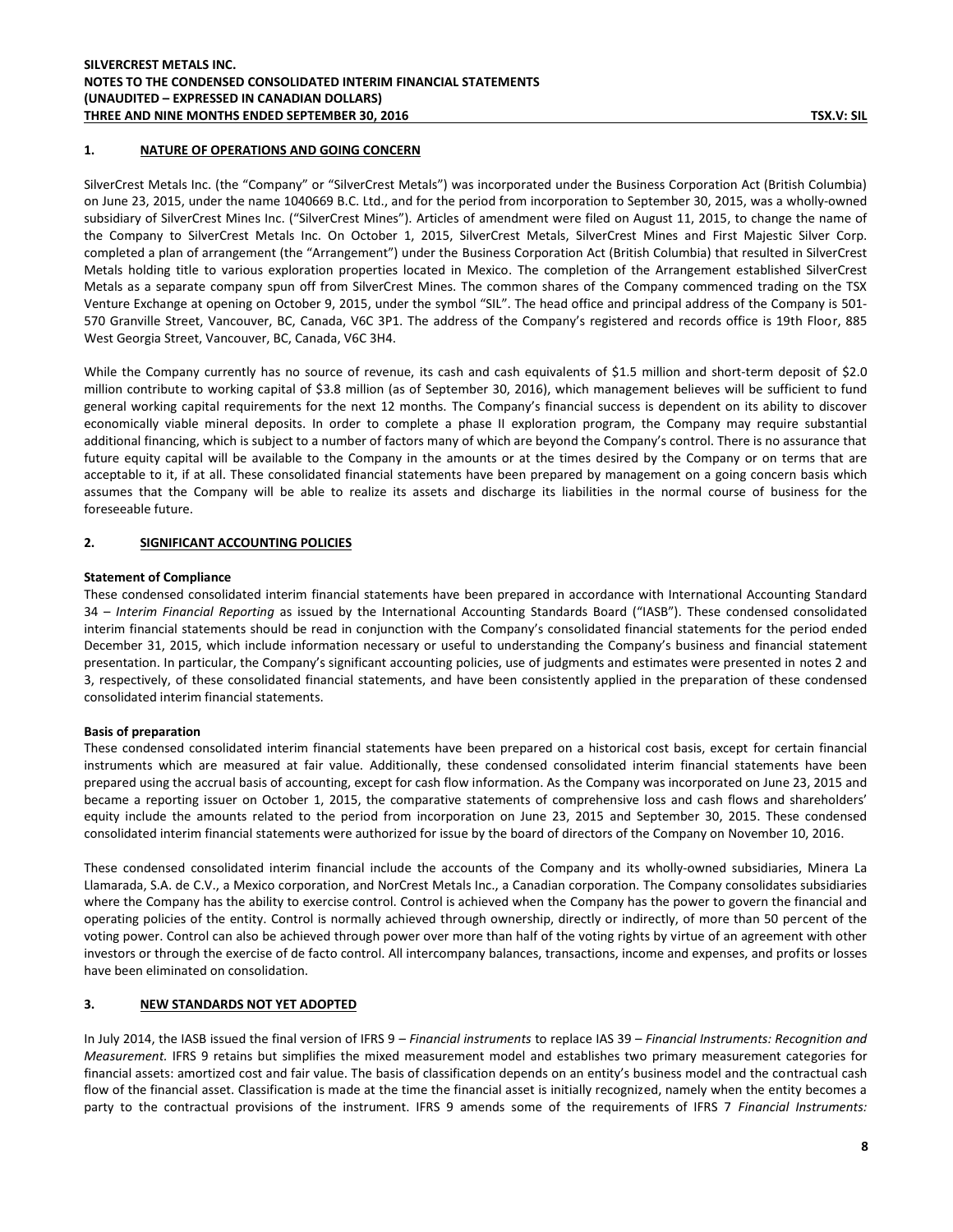### **3. NEW STANDARDS NOT YET ADOPTED** (continued)

*Disclosures*, including added disclosures about investments in equity instruments measured at fair value in other comprehensive income, and guidance on financial liabilities and derecognition of financial instruments. The amended standard is effective for annual periods beginning on or after January 1, 2018, with earlier adoption still permitted.

On January 13, 2016, the IASB issued IFRS 16 – Leases, the new leases standard. The standard is effective for periods beginning on or after January 1, 2019, with earlier adoption permitted if IFRS 15 – Revenue from contracts with customers has also been applied.

The Company has not yet completed the process of assessing the impact that IFRS 9 and IFRS 16 will have on its consolidated financial statements, or whether to early adopt these new requirements.

### **4. EQUIPMENT**

|                                  | Computer     | Equipment    | Vehicle      | <b>Total</b> |
|----------------------------------|--------------|--------------|--------------|--------------|
|                                  |              |              |              |              |
| Cost                             |              |              |              |              |
| Transferred from the Arrangement | \$<br>10,375 | \$<br>4,282  | \$           | \$<br>14,657 |
| Purchased                        | 2,381        | 3,147        | 34,597       | 40,125       |
| Balance at December 31, 2015     | 12,756       | 7,429        | 34,597       | 54,782       |
| Additions                        | 5,196        | 31,549       | 29,957       | 66,702       |
| As at September 30, 2016         | 17,952       | 38,978       | 64,554       | 121,484      |
|                                  |              |              |              |              |
| <b>Accumulated depreciation</b>  |              |              |              |              |
| Depreciation for the period      | \$<br>1,974  | \$<br>625    | \$<br>1,423  | 4,022        |
| Balance at December 31, 2015     | 1,974        | 625          | 1,423        | 4,022        |
| Depreciation for the period      | 5,472        | 3,110        | 9,005        | 17,587       |
| As at September 30, 2016         | 7,446        | 3,735        | 10,428       | 21,609       |
| <b>Carrying amounts</b>          |              |              |              |              |
| As at December 31, 2015          | \$<br>10,782 | \$<br>6,804  | \$<br>33,174 | \$<br>50,760 |
| As at September 30, 2016         | 10,506       | \$<br>35,243 | \$<br>54,126 | \$<br>99,875 |

#### **5. EXPLORATION AND EVALUATION ASSETS**

Title to mineral properties involves certain inherent risks due to the difficulties of determining the validity of certain claims as well as the potential for problems arising from the frequently ambiguous conveyancing history characteristic of many mineral properties. The Company has investigated title to all of its mineral properties and, to the best of its knowledge, title to all of its properties are in good standing except as otherwise disclosed. However, this should not be considered as a guarantee of title. The mineral properties may be subject to prior claims or agreements, or transfers, and rights of ownership may be affected by undetected defects.

#### **Cruz de Mayo Project, Sonora, Mexico**

The Company has a 100% interest in two mineral concessions, Cruz de Mayo 2 and El Gueriguito, which are located in Sonora State, Mexico. The Company has the right to acquire a 100% interest in the El Guereguito concession by making annual staged option payments totalling US\$1,000,000 until November 19, 2032, of which US\$195,000 was paid by SilverCrest Mines prior to the Arrangement on October 1, 2015. During the nine-month period ended September 30, 2016, the Company paid \$Nil (December 31, 2015 – \$33,380 (US\$25,000)) of the US\$25,000 payable during 2016 towards the El Guereguito concession. The Company has the right to make early payment with no additional consideration. There is a 2.5% NSR royalty which ceases on cumulative payments of US\$1,000,000.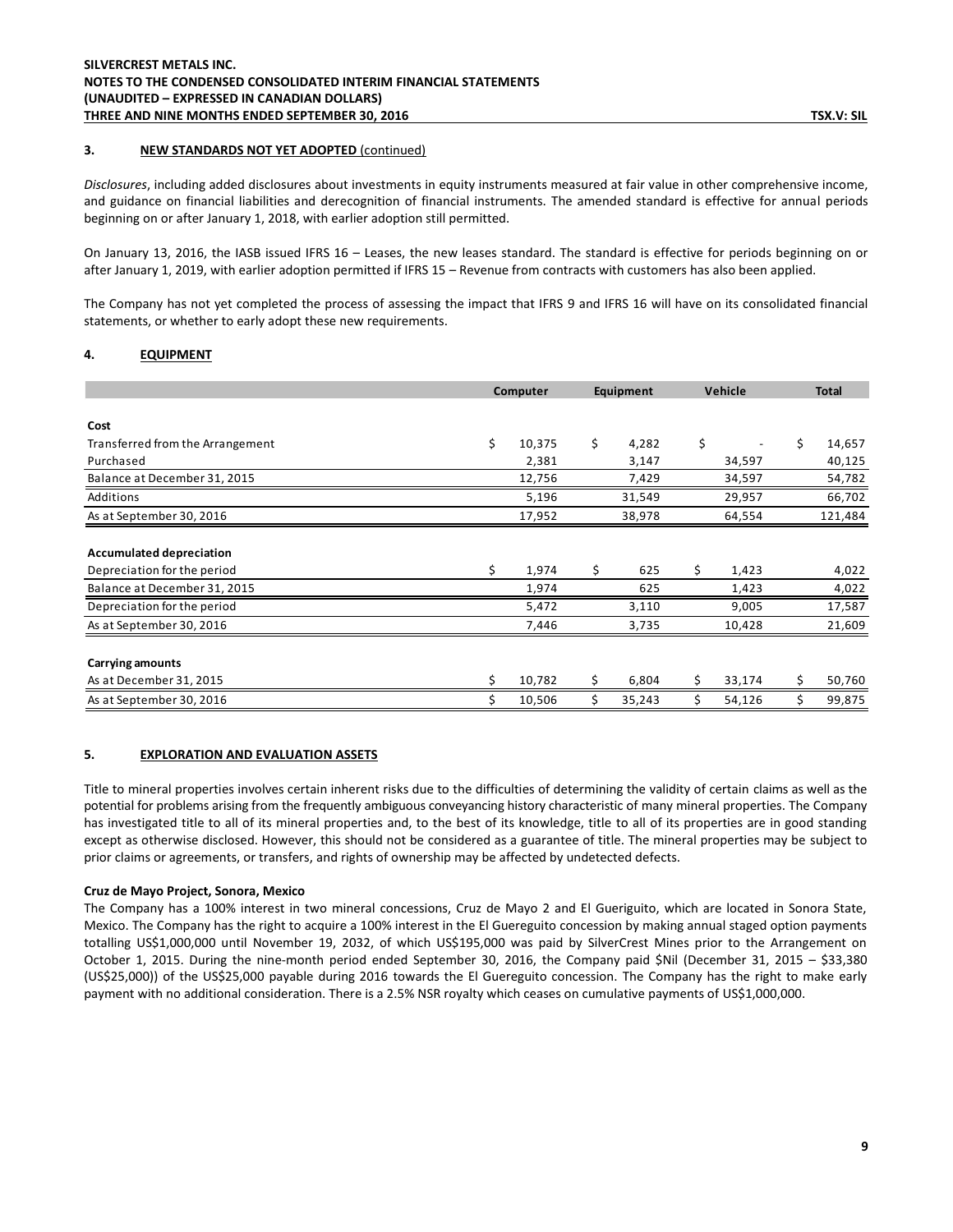### **5. EXPLORATION AND EVALUATION ASSETS** (continued)

#### **Las Chispas, Sonora, Mexico**

The property is located in Sonora, Mexico, and consists of 20 concessions.

For four of the mining concessions, the Company has the right and option to purchase an undivided 100% title for total consideration of US\$600,000, of which US\$25,000 was paid by SilverCrest Mines prior to the Arrangement on October 1, 2015. As at September 30, 2016, the Company paid \$39,639 (US\$30,000), with the remaining payments as follows:

- US\$35,000 on May 20, 2017;
- US\$60,000 on May 20, 2018;
- US\$100,000 on May 20, 2019; and
- US\$350,000 on May 20, 2020.

For 13 of the mining concessions, the Company received from SilverCrest Mines the right and option to purchase an undivided 100% title for total consideration of US\$3,000,000, of which US\$50,000 was paid by SilverCrest Mines prior to October 1, 2015. During the ninemonth period ended September 30, 2016, the Company paid \$99,098 (US\$75,000) (December 31, 2015 – \$66,760 (US\$50,000)), with the remaining payments as follows:

- US\$100,000 on June 2, 2017; and
- US\$2,725,000 on June 2, 2018.

For the two of the of the mining concessions, the Company entered into two separate option agreements in December 2015 and June 2016 to purchase these additional concessions for total consideration of US\$150,000 each.

The Company paid \$13,213 (US\$30,000) as at September 30, 2016, for the concession entered into in December 2015, with the remaining payments as follows:

- US\$10,000 on December 11, 2016;
- US\$30,000 on December 11, 2017; and
- US\$100,000 on December 11, 2018.

The Company paid \$39,639 (US\$30,000) as at September 30, 2016, for the concession entered into in June 2016, with the remaining payments as follows:

- US\$20,000 on June 15, 2017; and
- US\$100,000 on June 15, 2019.

For the remaining concession, 66.7% of the concession is owned and optioned to SilverCrest by a local Mexican company and the remaining 33.3% is owned and not optioned to SilverCrest by local Mexican family.

#### **Other properties in Mexico**

The Company's other Mexican exploration properties include Huasabas, Guadalupe, Angel de Plata and Estacion Llano.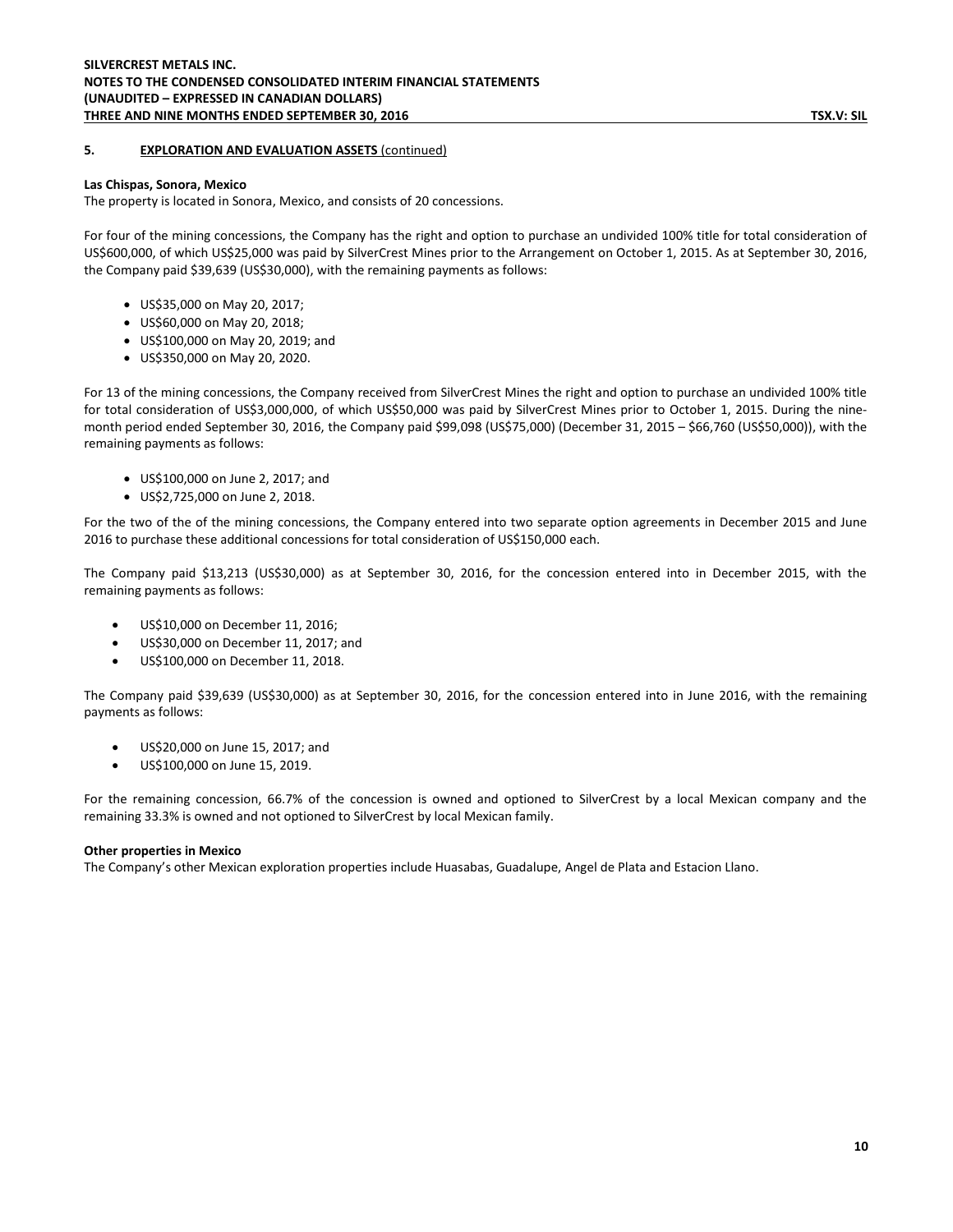### **5. EXPLORATION AND EVALUATION ASSETS** (continued)

|                                    | Cruz de Mayo             |    | Guadalupe                |    | Huasabas | <b>Las Chispas</b> | Other        | <b>Total</b>    |
|------------------------------------|--------------------------|----|--------------------------|----|----------|--------------------|--------------|-----------------|
| Acquisition costs                  |                          |    |                          |    |          |                    |              |                 |
| Transferred under Arrangement      | \$<br>4,964              | Ŝ. | 383,727 \$               |    | 402      | \$<br>$11,294$ \$  | $6,805$ \$   | 407,192         |
| Option and concession payments     | 42,350                   |    | 9,672                    |    | 6,160    | 67,251             | 4,222        | 129,655         |
| Subtotal, additions                | 47,314                   |    | 393,399                  |    | 6,562    | 78,545             | 11,027       | 536,847         |
| Exploration and evaluation costs   |                          |    |                          |    |          |                    |              |                 |
| Assays                             |                          |    |                          |    | 4,553    | 20                 |              | 4,573           |
| Camp costs                         | 1,195                    |    |                          |    | 10,526   | 8,452              |              | 20,173          |
| Salaries and remuneration          |                          |    |                          |    | 16,784   | 14,391             |              | 31,175          |
| Share-based compensation           |                          |    |                          |    | 5,533    | 5,533              |              | 11,066          |
| Travel and lodging                 | $\overline{\phantom{a}}$ |    | $\overline{\phantom{a}}$ |    | 9,129    | 8,208              | 1,550        | 18,887          |
| Subtotal, additions                | 1,195                    |    | $\overline{\phantom{a}}$ |    | 46,525   | 36,604             | 1,550        | 85,874          |
| Balance at December 31, 2015       | 48,509                   |    | 393,399                  |    | 53,087   | 115,149            | 12,577       | 622,721         |
| Acquisition costs                  |                          |    |                          |    |          |                    |              |                 |
| Option and concession payments     | 7,018                    |    | 74,014                   |    | 849      | 211,078            | 46,591       | 339,550         |
| Exploration and evaluation costs   |                          |    |                          |    |          |                    |              |                 |
| Assays                             |                          |    |                          |    | 12,682   | 289,696            |              | 302,378         |
| Camp costs                         | 1,949                    |    |                          |    | 45,228   | 117,030            |              | 164,207         |
| <b>Drilling</b>                    |                          |    |                          |    | 170,499  | 1,201,047          |              | 1,371,546       |
| Salaries and remuneration (note 6) |                          |    |                          |    | 43,523   | 227,853            |              | 271,376         |
| Technical consulting services      |                          |    | 15,841                   |    |          | 23,908             |              | 39,749          |
| Travel and lodging                 |                          |    | 2,546                    |    | 7,046    | 73,003             |              | 82,595          |
| Subtotal, additions                | 8,967                    |    | 92,401                   |    | 279,827  | 2,143,615          | 46,591       | 2,571,401       |
| Balance at September 30, 2016      | \$<br>57,476             | \$ | 485,800                  | Ś. | 332,914  | \$<br>2,258,764    | \$<br>59,168 | \$<br>3,194,122 |

The following table summarizes the Company's exploration and evaluation asset expenditures:

#### **6. RELATED PARTY TRANSACTIONS**

### **Legal fees**

During the nine months ended September 30, 2016, the Company incurred legal fees of \$38,768 (September 30, 2015 – \$Nil), which were included in professional fees, to Koffman Kalef LLP, a law firm of which an officer of the Company is a partner, of which \$23,595 (December 31, 2015 – \$7,625) was payable at September 30, 2016.

#### **Key management compensation**

During the nine months ended September 30, 2016, the Company paid \$78,750 (September 30, 2015 – \$Nil) in key management compensation to the Chief Executive Officer and Chief Financial Officer of the Company. The Company's key management personnel have authority and responsibility for planning, directing and controlling the activities of the Company.

#### **Other transactions**

During the nine months ended September 30, 2016, the Company incurred \$63,012 (September 30, 2015 – \$Nil) on the statement of financial position under exploration and evaluation assets and \$2,554 (September 30, 2015 – \$Nil) on the statement of comprehensive loss related to remuneration for technical services to an employee who is an immediate family member of the Chief Executive Officer of the Company. During the nine months ended September 30, 2016, the Company incurred \$5,234 (September 30, 2015 – \$Nil) in remuneration paid for administrative services to a former employee who is an immediate family member of the Chief Financial Officer of the Company.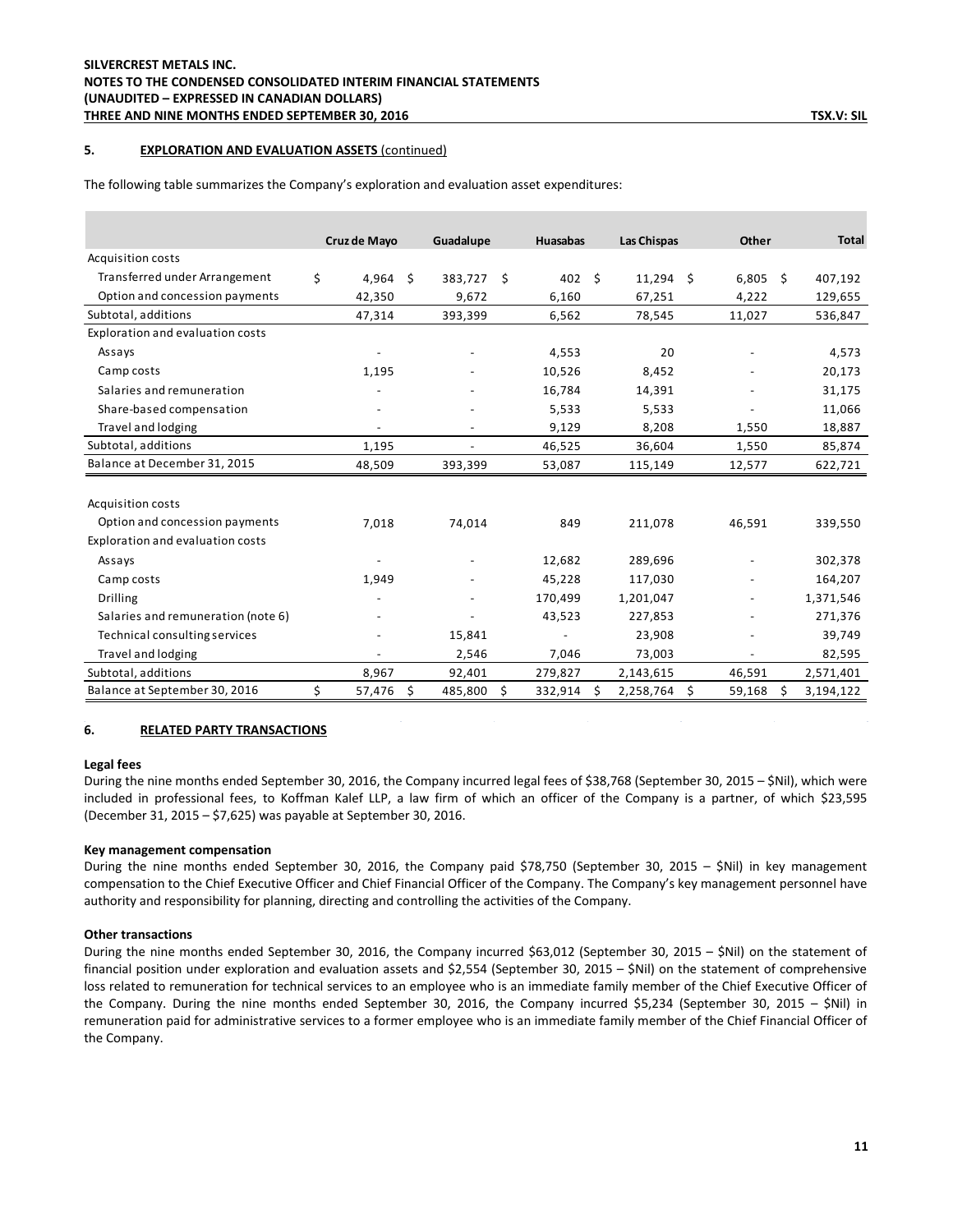### **6. RELATED PARTY TRANSACTIONS** (continued)

#### **Other transactions** (continued)

On October 1, 2015, the Company entered into an allocation of costs agreement with Goldsource Mines Inc. ("Goldsource"), a company related by common directors and a common officer, whereby the Company shares salaries, administrative services and other reimbursable expenses. During the nine months ended September 30, 2016, the Company allocated to Goldsource \$143,315 for its share of these expenses, of which \$15,998 (December 31, 2015 – \$78,565) was receivable from Goldsource at September 30, 2016.

#### **7. SHARE CAPITAL AND RESERVES**

#### **Authorized shares**

The Company's authorized capital stock consists of an unlimited number of common shares and an unlimited number of preferred shares without nominal or par value. At September 30, 2016, the Company had 41,075,021 common shares and no preferred shares outstanding.

During the nine months ended September 30, 2016, the Company issued 462,414 common shares at \$0.06 per share and issued 75,000 common shares at \$0.16 per share for gross proceeds of \$39,746, related to the exercise of stock options. In addition, during the nine months ended September 30, 2016, the Company issued 650,000 common shares at \$0.20 per share for gross proceeds of \$130,000, related to the exercise of warrants.

#### **Stock options**

During 2015, the Company adopted a "rolling 10%" Stock Option Plan (the "Plan"), which was re-approved by Shareholders on June 22, 2016. The Plan authorizes the grant of stock options to executive officers, directors, employees and consultants enabling them to acquire common stock of the Company to a maximum of 10% of the then issued and outstanding share capital. The exercise price of any option will be the market price of the Company's stock as at the date of the grant. The options can be granted for a maximum term of 10 years with vesting determined by the Board of Directors.

The Company's stock option transactions during the period are as follows:

|                          | Number of   | <b>Weighted average</b> |
|--------------------------|-------------|-------------------------|
|                          | options     | exercise price          |
| Issued                   | 3,933,635   | 0.12                    |
| Exercised                | (1,077,713) | 0.06                    |
| Expired                  | (25,005)    | 0.06                    |
| As at December 31, 2015  | 2,830,917   | 0.14                    |
| Exercised                | (537, 414)  | 0.07                    |
| As at September 30, 2016 | 2,293,503   | 0.16                    |

Stock options outstanding and exercisable at September 30, 2016, are as follows:

|                                             |                                     | <b>Options outstanding</b> | <b>Options exercisable</b> |                         |
|---------------------------------------------|-------------------------------------|----------------------------|----------------------------|-------------------------|
| <b>Exercise price</b><br><b>Expiry date</b> |                                     | <b>Number of shares</b>    | <b>Weighted average</b>    | <b>Number of shares</b> |
|                                             |                                     | issuable on exercise       | remaining life (years)     | issuable on exercise    |
| 0.06                                        | October 1, 2016 - December 10, 2019 | 28,503                     | 1.92                       | 28,503                  |
| 0.16                                        | December 9, 2020                    | 2,265,000                  | 4.19                       | 2,221,250               |
|                                             |                                     | 2,293,503                  | 4.17                       | 2,249,753               |

Total share-based compensation recognized for options vested during the nine months ended September 30, 2016, under the fair value method, was \$12,791 (September 30, 2015 – \$Nil).

#### **Warrants**

In connection with the private placement completed on November 19, 2015, the Company issued 8,332,567 warrants, exercisable at \$0.20 per share until November 19, 2017. During the nine months ended September 30, 2016, 650,000 warrants were exercised for gross proceeds of \$130,000, leaving a total of 7,682,567 warrants as at September 30, 2016.